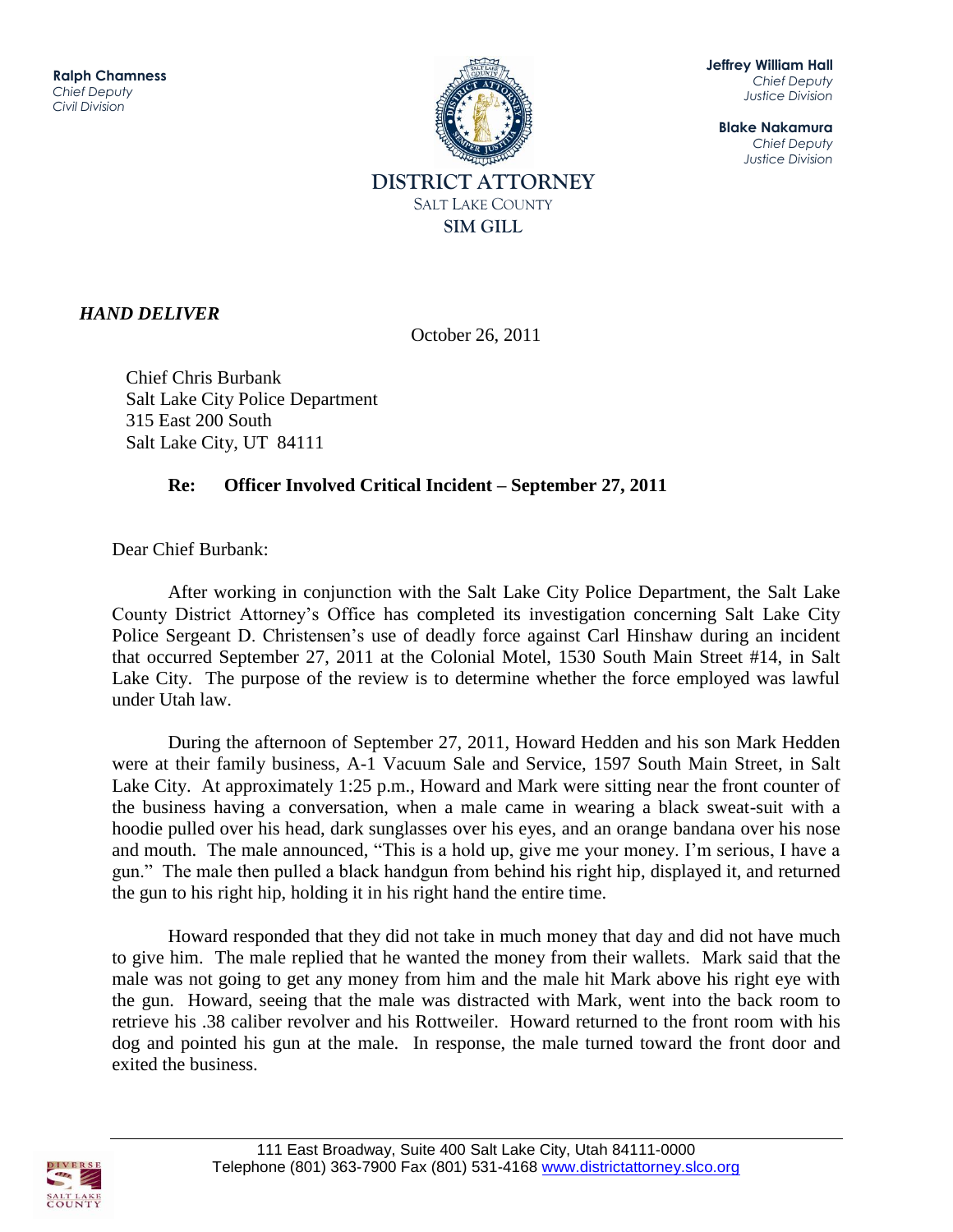The male fled from the store and ran northbound along Main Street. Howard fled after the male with his own gun in hand but the male ran out of sight. Mark saw the male remove his bandana and clothing as he ran.

Howard returned to his business and exited through the back door to look for the male. Howard found him in the parking lot directly behind and east of A-1 Vacuum. Howard saw that the male changed his clothes; he was no longer wearing the sweat-suit and bandana, but was instead wearing a red t-shirt and black shorts. Howard confronted the male and told him to wait for police. The male apologized to Howard, saying "he would never do this again." Eventually, the male edged away from Howard and ran southbound on Major Street.

During this time, Mark entered his car to locate the male. While in his car, Mark called 911 and informed dispatch that a male, dressed in dark clothes, had a black handgun and tried to rob them.

Sgt. D. Christensen of the Salt Lake City Police Department heard the dispatch regarding robbery at A-1 Vacuum and went to the area to investigate. Based on his experience in investigating robberies, Sgt. Christensen knew that many robberies occur close to where a person is residing, and he decided to check the Colonial Motel, which is just up the street from A-1 Vacuum at 1530 South Main Street.

Sgt. Christensen met with the manager of Colonial Motel, David Pope, and asked to see the surveillance video from the motel. They viewed the surveillance video and observed a man leave room #14 wearing a dark hoodie and dark pants. The time stamp on the video indicated that the male left the room at 1:19 p.m., six minutes prior to the robbery at A-1 Vacuum.

Sgt. Christensen was aware that Detective T. Flores and Detective J. Washington from the Salt Lake City Police Department arrived at A-1 Vacuum to conduct an investigation of the robbery. Sgt. Christensen called Det. Washington to respond to the Colonial Motel and observe the video surveillance. Detectives Flores and Washington watched the video with Sgt. Christensen and it was determined that they should perform a "knock and talk" on room #14.

The officers arrived at room #14, knocked on the door but no one answered. While at the door, a female, later identified as Virlissa Hinshaw, came up to them and told the officers that she was living in the room. Sgt. Christensen asked Ms. Hinshaw if anyone was in the room and she replied that no one was there. Ms. Hinshaw said her husband left for work at 11 a.m. and had not returned. Officers asked if she could open the door so they could check the room and Ms. Hinshaw tried to open it but could not since the door was locked. Sgt. Christensen asked Ms. Hinshaw if it would be helpful to get a key from the manager, Mr. Pope, and she agreed that it would be helpful. Det. Flores left to get Mr. Pope to unlock the door.

Mr. Pope arrived with a key to room #14 and gave it to Sgt. Christensen, who unlocked the door. With Detectives Flores and Washington next to him, Sgt. Christensen opened the door and announced "Salt Lake City Police. If anyone is in there show your hands." There was no response. Sgt. Christensen stated again, "Salt Lake City Police. If anyone is in there, come out and show your hands." Again, there was no response. Sgt. Christensen and Det. Washington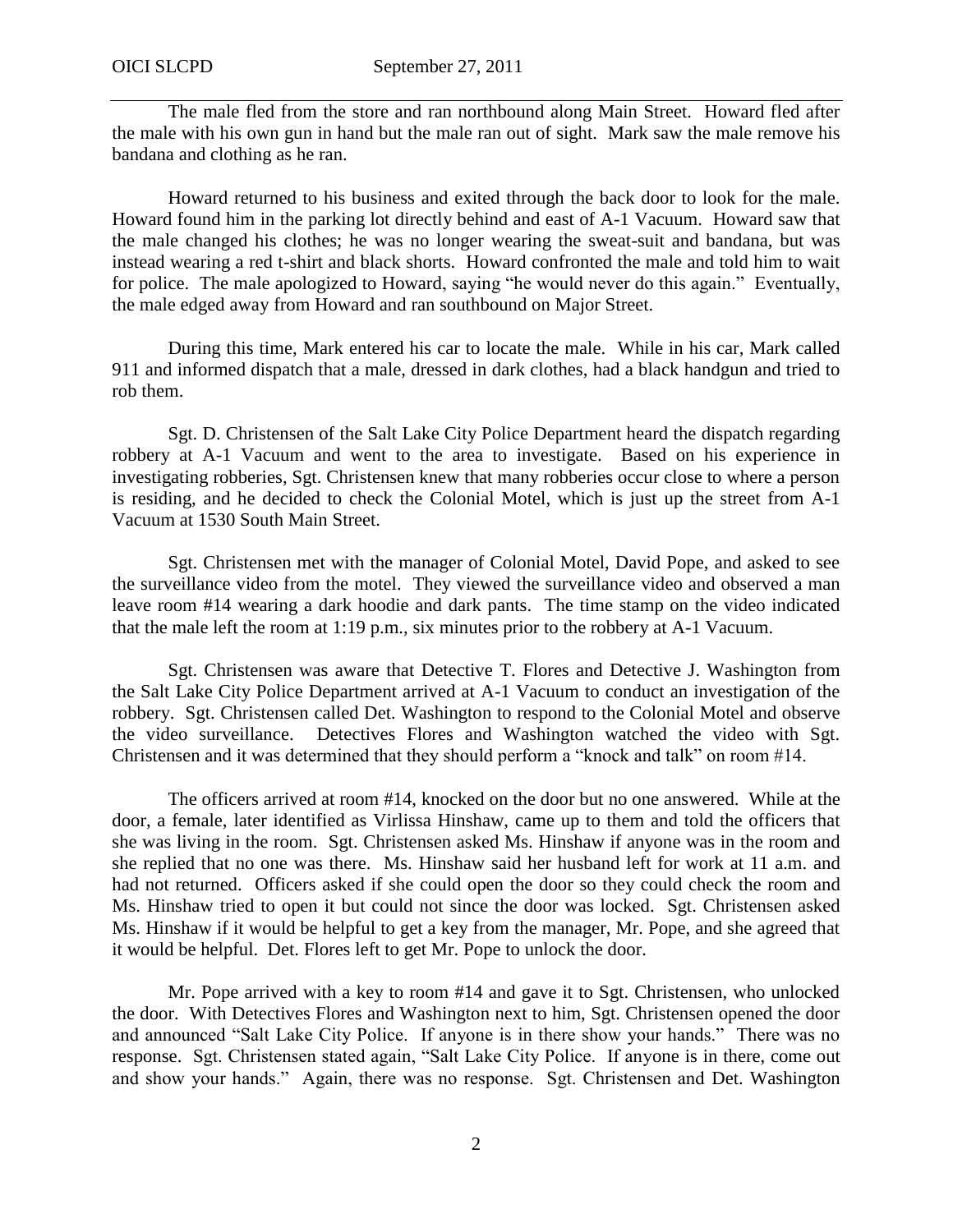looked at each other and determined that they should enter the motel room to clear it out. Sgt. Christensen said "Salt Lake City Police. We're coming in."

Sgt. Christensen entered the room first with Det. Washington following. Det. Flores stayed outside the keep guard. With his .45 caliber semi-automatic firearm in the low ready, Sgt. Christensen observed a main room with a bed in the middle of it, along with rooms that were attached to the main room. Sgt. Christensen walked around the bed, clearing out the main room, and asked Det. Washington to clear out an attached room while he cleared out the other, which was a back bedroom.

As Sgt. Christensen approached the back bedroom, he noticed that the back bedroom door was open. As he got closer to the doorway, he decided to slowly circle around the doorway in order to get a better view of the room. As he continued to clear the back bedroom doorway, a male suddenly jumped from behind the wall into the middle of the doorway and said "Hey!" The man had his arms extended outward, with hands together at chest level, in the manner consistent with holding a gun in order to fire it. Sgt. Christensen remembered seeing a gun and thought the man "got the jump" on him, as if he was going to ambush Sgt. Christensen and fire the weapon. Sgt. Christensen immediately fired four rounds from his firearm at the male. The male fell backward onto the bed and ended up face down with his arms underneath him.

Det. Flores, who was keeping watch outside the motel room, heard the shots and then heard Sgt. Christensen yell "show me your hands, show me your hands." Det. Flores entered the room and heard Sgt. Christensen and Det. Washington say that there was a gun under the male.

Det. Washington and Sgt. Christensen decided to secure the male. They managed to pull the male's left hand out from under his chest to place a handcuff on it, and then rolled the male to get his right hand out from under his body to get a handcuff on that wrist. The male, later identified as Carl Hinshaw, was alive at the time but laboriously breathing. Dispatch was contacted, was informed of the situation, and paramedics arrived on scene.

The room was searched by officers and they did not locate a firearm near Mr. Hinshaw; however, found a folding knife was found under his body. A photograph was later taken of Mr. Hinshaw's left hand. The hand had a large amount of dried blood surrounding a bloodless rectangular outline in the palm of the hand. The width and length of the bloodless rectangular outline is consistent with a knife that was held in the hand.

Sgt. Christensen believed he was shot and was surprised to later learn he was not. Sgt. Christensen continued to check himself several times to make sure he was not bleeding.

Carl Hinshaw eventually died after being fired upon and an autopsy was performed. It was determined that three bullets entered Mr. Hinshaw. One bullet entered and exited the left forearm, striking Mr. Hinshaw's left chest, just above the left nipple; corroborating Sgt. Christensen that Mr. Hinshaw's arms were extended out as if a firearm was in his hands. Another bullet struck Mr. Hinshaw in the center of his lower back and the other bullet entered his left buttock. One other bullet was found in a wall of the back bedroom in the motel room. Four shell casings were found in the main room.